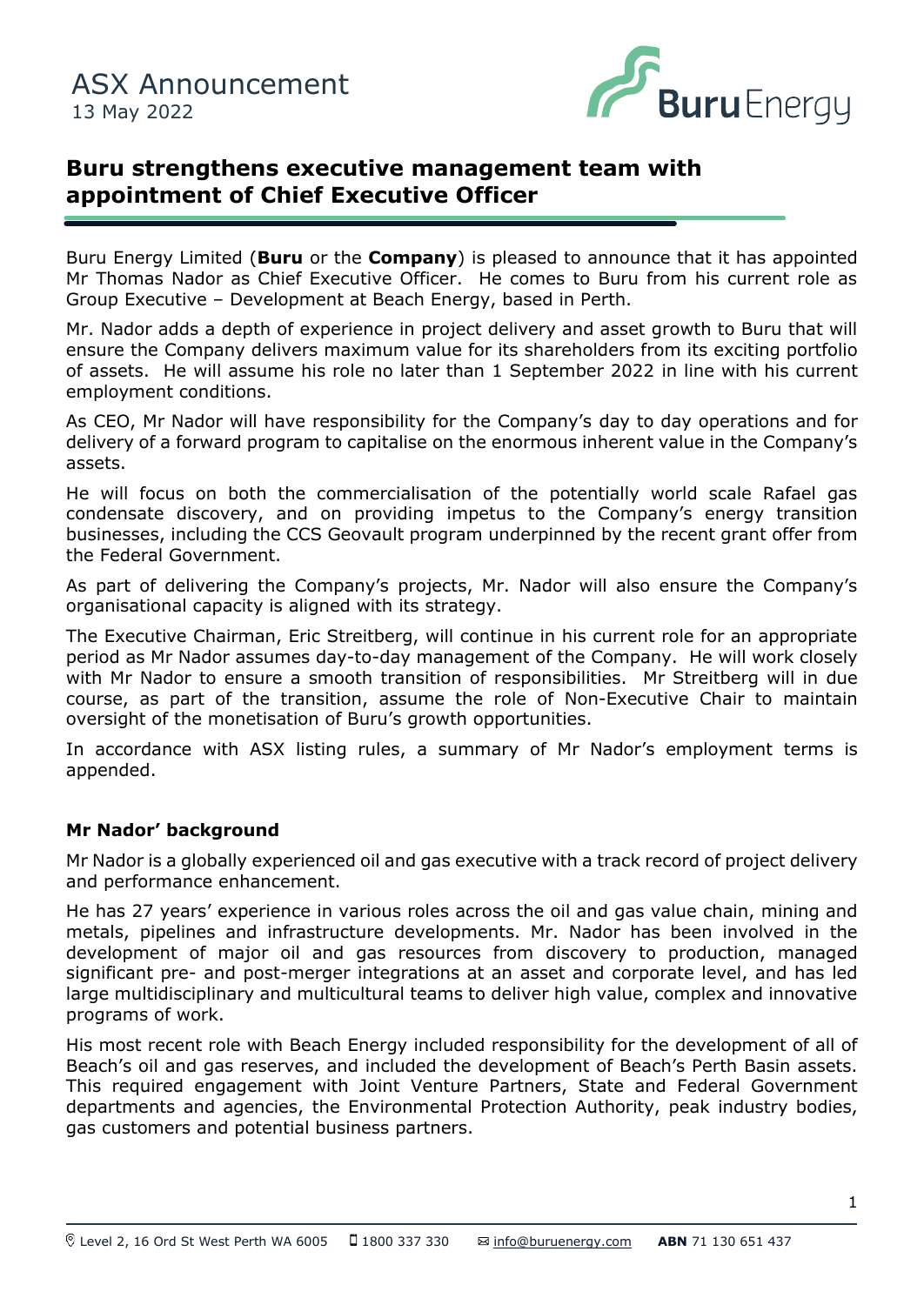Prior to his Beach Energy role Mr Nador was Executive Vice President and Country Manager for InterOil Corporation and also previously held senior project development roles with Woodside over a 13 year period.

Commenting on Mr Nador's appointment, Buru's Executive Chairman, Mr Eric Streitberg, said:

*"We are delighted that Thomas has agreed to join the Buru team. His appointment follows a local, national and international executive search by Gerard Daniels, and a rigorous evaluation process by the Company's executive leadership consultant.*

*Thomas has the skills and experience that will help us take Buru to the next level and extract the ultimate value from both our core business and our energy transition businesses that are assuming lives of their own."*

## **Authorisation**

This ASX announcement has been authorised for release by the Board of Buru Energy.

For further information, visit [www.buruenergy.com](http://www.buruenergy.com/) or contact: Eric Streitberg, Executive Chairman Telephone: +61 8 9215 1800 Freecall: 1800 337 330 Email: [info@buruenergy.com](mailto:info@buruenergy.com)  $\blacksquare$ in

### **Investor relations**

Evy Litopolous, ResolveIR +61 419 773 505 [evy@resolveir.com](mailto:evy@resolveir.com)